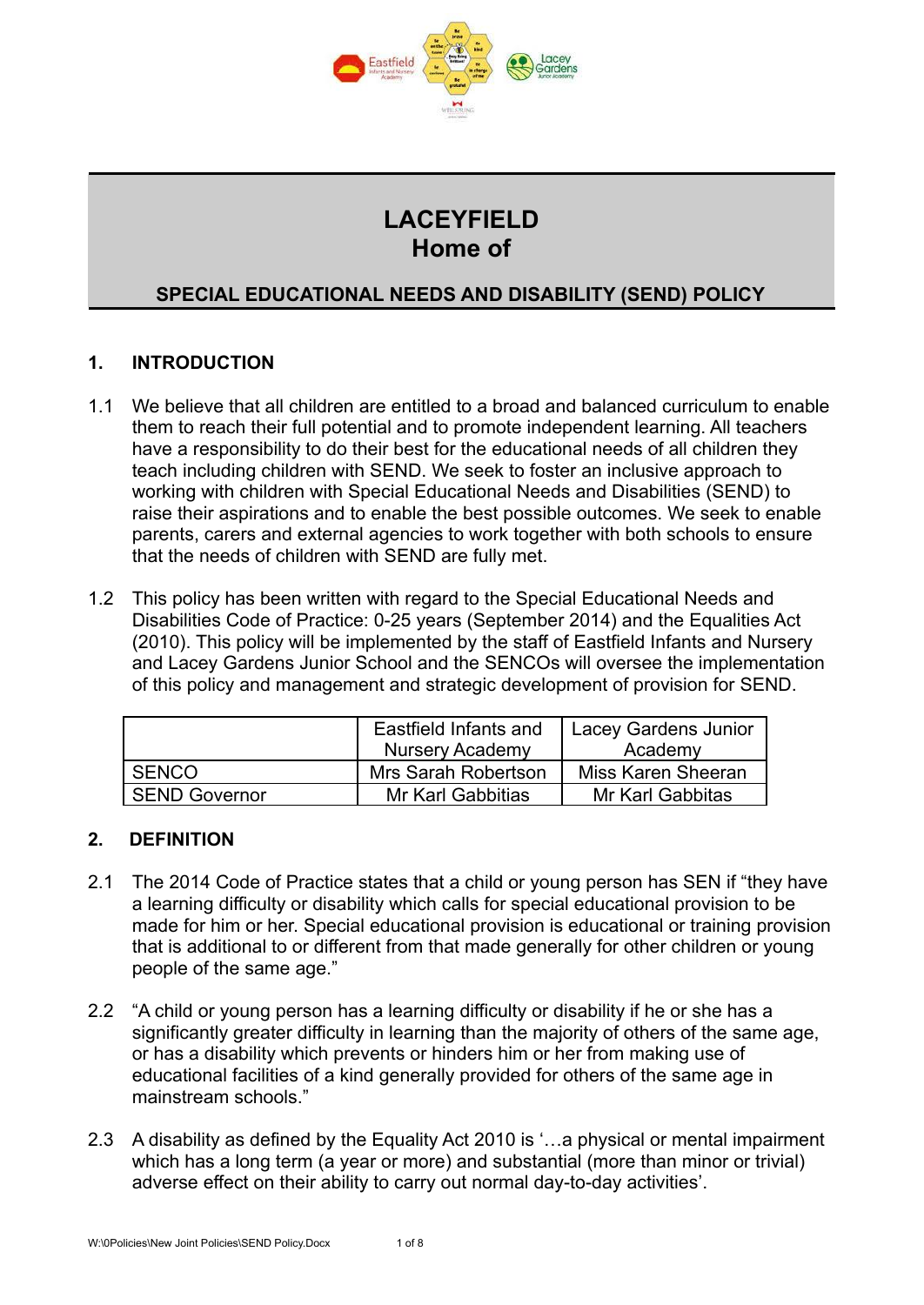

2.4 Making higher quality differentiated teaching normally available to the whole class is likely to mean that fewer pupils will require such support.

## **3. ADMISSIONS**

3.1 The school's general Admissions Policy will apply. Pupils with Special Educational Needs but without Education and Health Care plans will be treated as fairly as all other applicants for admission. There are no specialisms available and there is no unit attached to either of the schools. Modifications to the school buildings include: wheelchair access via ramps, some widened doors and toilet facilities for the disabled.

Admissions for pupils with EHCPs follows the local authority consultation procedures.

## **4. PARENTAL INVOLVEMENT**

- 4.1 The school is often the first point of contact for parents who have concerns about their child's progress and/or behaviour. As stated in the Code of Practice parents should be fully involved in the decision-making process, understand the purpose of any intervention or programme of action and be informed of the Parent Partnership Service when individual needs are identified.
	- Liaison with parents will be established via the pupil's SEND plan which will inform them of their child's support and progress
	- Contact will be established by telephone, electronic and postal communication
	- Records will be kept of details of all parental contact, with date
	- Parents will be encouraged to contact the school with their concerns at all times

#### **5. IDENTIFYING SEND**

- 5.1 A pupil will be identified through baseline and ongoing assessments by the teachers and brought to the attention of the SENCO if progress is less than expected, in spite of high quality teaching and appropriate differentiated classroom activities targeted at the pupil's area of concern. **Limited progress and low attainment** do not necessarily mean that a pupil has SEN and should not automatically lead to a pupil being recorded as having SEN.
- 5.2 The SENCO of the school will work with other staff to investigate this further and may engage the help of external agencies such as the Psychology Team or a Speech and Language Therapist/ Occupational Therapist in order to identify the area of need.
- 5.3 The Code of Practice 2014 outlines the four broad areas of need as:
	- Communication and interaction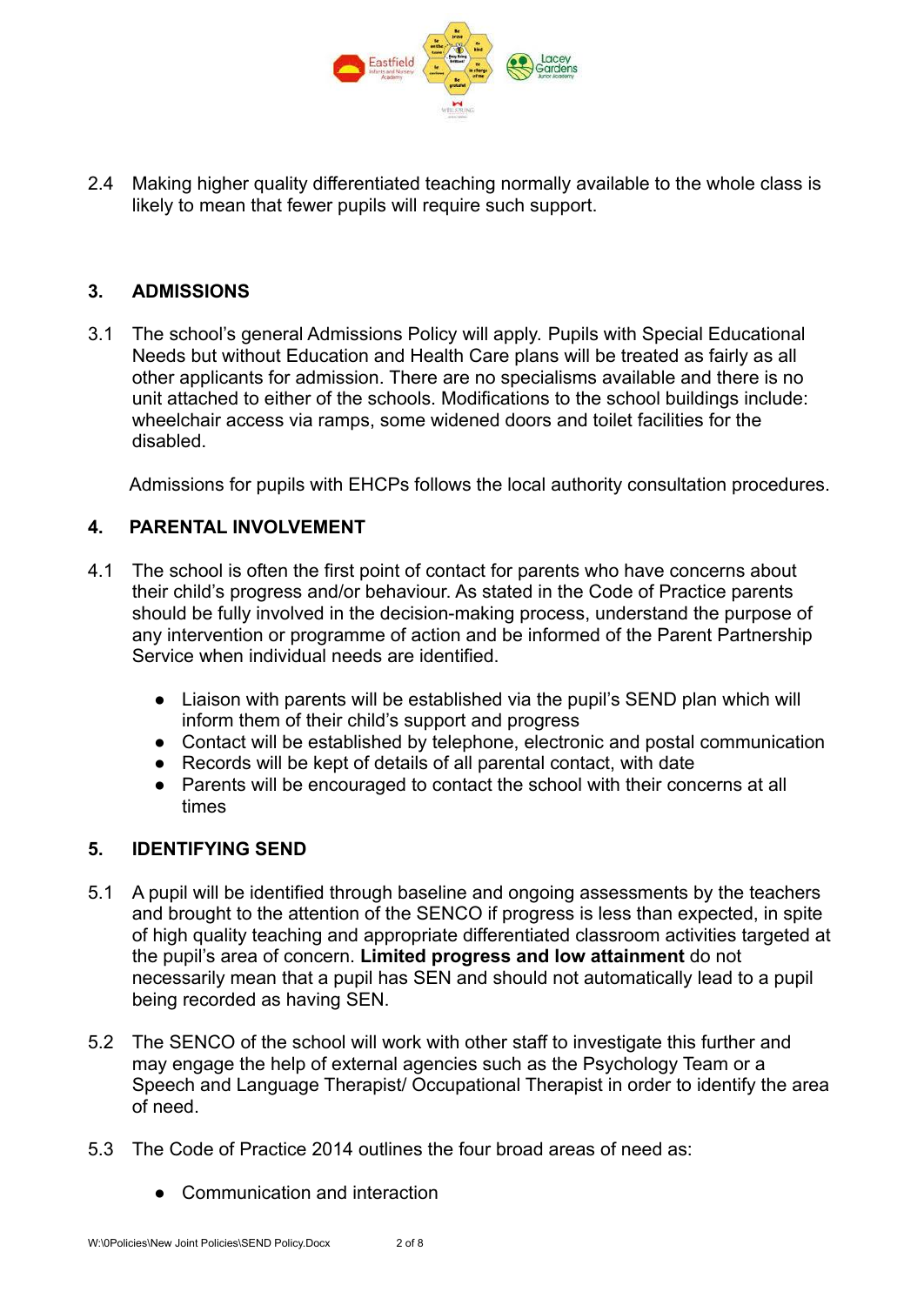

- Cognition and learning
- Social, emotional and mental health difficulties
- Sensory and/or physical needs
- 5.4 A pupil with an identified area of need will be placed on the SEND Register with a personalised SEND plan, agreed by parents and utilised by teachers to inform planning and provision. SEND plans will be reviewed at least twice a year with parents to monitor progress.

## **6. SPECIAL EDUCATIONAL PROVISION**

- 6.1 Special educational provision is additional to or different from that made generally for other children or young people of the same age. Class teachers are responsible and accountable for the progress and development of the pupils in their class, including where pupils access support from teaching assistants or specialist staff. High quality teaching, differentiated for individual pupils, is the first step in responding to pupils who have or may have SEN.
- 6.2 Our schools follow the Graduated Response to supporting children with SEND and the educational provision is outlined in the school's Local Offer (See websites)
- 6.3 The SEND Register identifies children receiving additional support. This identifies children who are receiving support within school and also children who are receiving support and regular outside agency involvement.
- 6.4 The Special Educational Provision follows a four-part cycle:

1. Assess This could involve a range of methods including, but not limited to, teachers' assessment of pupil progress, attainment and behaviour, results of standardised tests screening and profiling tests, questionnaires of parents and young people and observations.

2. Plan This is likely to involve the SENCo, working with teachers to plan appropriate provision, which is clearly communicated with all concerned. This may be in class support or more targeted provision. Any planning will have a clear focus on expected outcomes for the child or young person.

3. Do The SEND Code of Practice places the teacher at the centre of the day-to-day responsibility for working with all pupils, it is imperative that teachers work closely with any teaching assistants or specialist staff involved to plan and assess the impact of targeted interventions.

4. Review The progress of children who are receiving SEND Support is reviewed termly, and will form part of the school's regular tracking processes.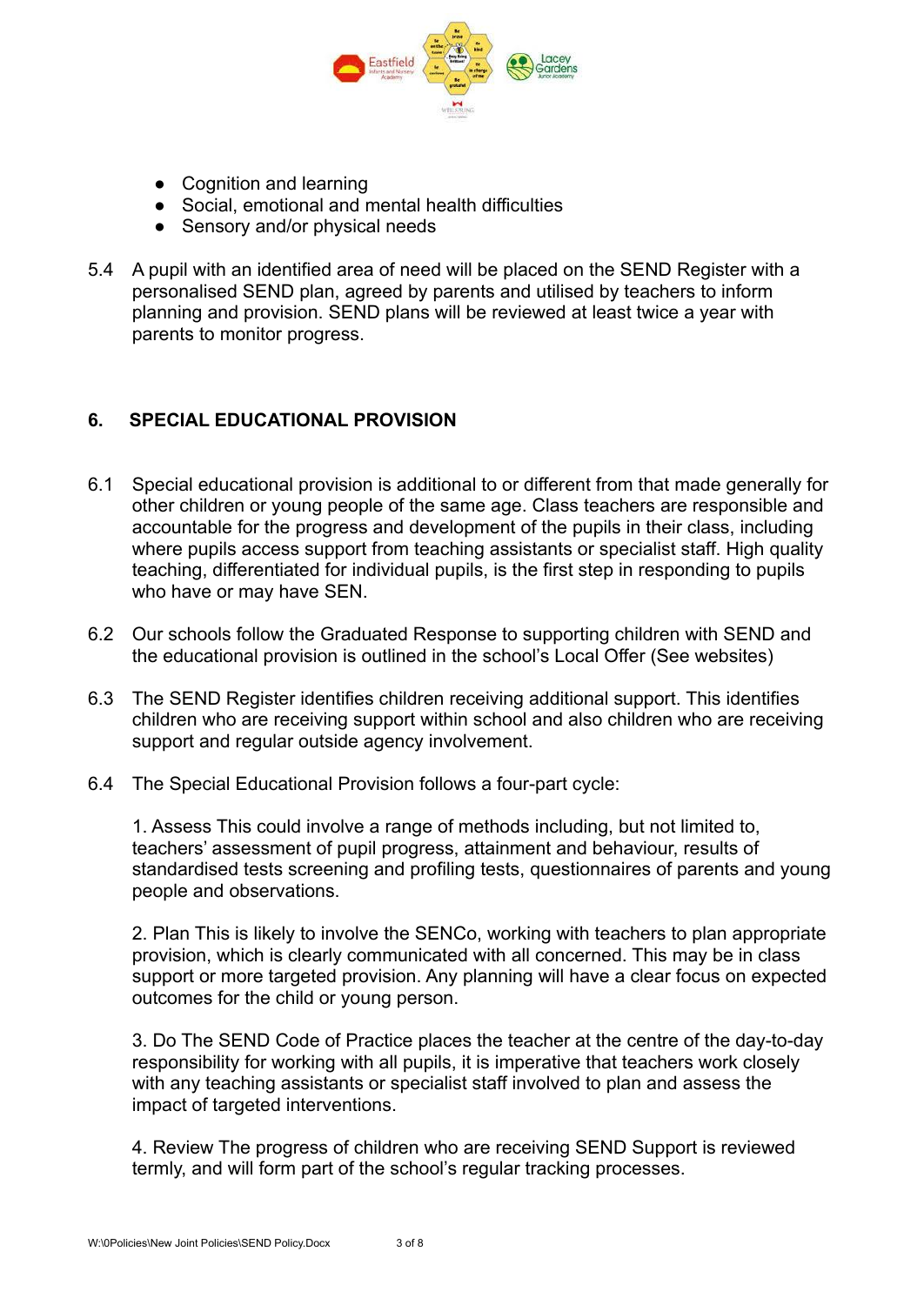

# **7. ARRANGEMENTS FOR COORDINATING PROVISION**

- 7.1 The SENCO of each school is the person responsible for co-ordinating the provision for pupils with SEND. This is overseen by the academies Executive Vice Principal for Inclusion and Wellbeing.
- 7.2 Class Teachers are responsible for:
	- High quality differentiated classroom teaching
	- Utilising information from children's SEND documents and agency advice to inform planning of differentiated teaching
	- Gathering information about a pupil for whom there is a concern and making an initial assessment of the pupil's educational needs
	- Monitoring and reviewing pupil progress
	- Maintaining records within school's policies and procedures, including SENDit
- 7.3 All Teaching Assistants are responsible for:
	- Regular liaison with the class teacher and SENCO regarding SEND pupils
	- Deliver support / interventions and strategies as agreed with class teacher/ SENCO/ Parents and or agencies
	- Taking decisions about when to 'step in' and when to 'step back' in order to promote independent learning
	- Contributing information about pupil progress to class teachers for PPM, SEND reviews etc.
	- Maintaining records within school's SEND policies and procedures, including **SENDit**

Specific TAs roles are as follows

#### **G5 Class Team TA**

These teaching assistants are based within the classroom. The number one priority is to develop a relationship with the CT, the class and the TA: a nurturing, family environment in which children can thrive.

Their role includes;

- To support the teacher in the teaching and learning of all children
- To provide intervention support as directed by the CT, the SENCO and Care Team

- To ensure that the teacher is supported in providing the correct environment for optimal teaching and learning

#### **SEND Support TA**

This team will deliver support for children who have an EHCP as outlined in individual EHCP plans. The Code of Practice) made it clear that children with an SEND should not have an adult velcroed to them as this just encourages dependence. G3 Teaching Assistants will support a variety of children on a 1:1 or small group basis.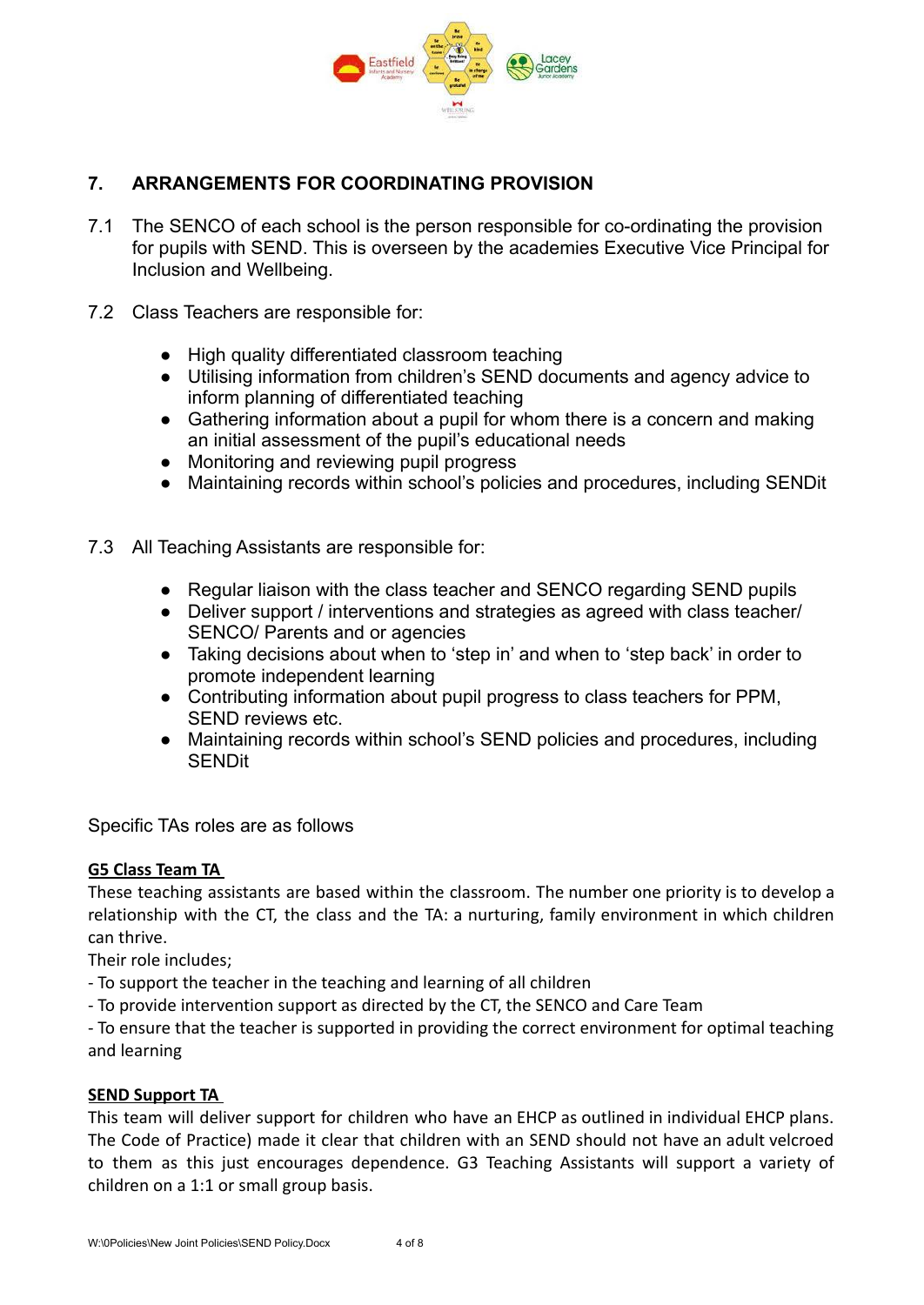

#### **Care Team – Specialist SEND Teaching assistant**

This team will work alongside the SENCOs and the Care Team to deliver bespoke and evidence-based interventions that enable children to access QFT as frequently as possible with optimum concentration and engagement. They will look to fill the gaps and remove barriers in cognition, learning, speech and language and specific learning difficulties. They will monitor the impact of the interventions that they deliver. They will communicate the content of interventions and ways in which class teams can follow up intervention work. They will also report on progress to class and SEND teams.

#### **Care Team**

This team will deliver bespoke and evidence-based interventions that enable children to access QFT as frequently as possible with optimum concentration and engagement. They will support children who struggle with unstructured times such as playtime and lunchtime. They will monitor the impact of the interventions that they deliver. They will communicate the content of interventions and ways in which Class Teams can follow up intervention work. There will always be one member of the care team available for reactive work however, the aim is to be proactive rather than reactive.

7.4 The SENCO will be responsible for:

- Co-ordinating the identification of pupils with SEND and establishment of suitable provision
- Liaison with the School Leadership Team regarding matters pertaining to SEN
- Liaison at the point of transfer between schools
- Applying a graduated response to the assessment of pupils with SEND
- Provision mapping of intervention for SEND pupils and pupils at risk of under-achievement
- Advising colleagues on strategies/materials/resources to facilitate learning for pupils needing learning support
- Purchase and organisation of appropriate resource materials
- Adopting a parent partnership via close liaison with parents/carers
- Liaison with professional agencies
- Liaising with core subject teachers regarding the organisation of access arrangements for SATs
- Supervision of TA timetables
- Maintaining the SEND Profile with updates from staff and overseeing the records of all pupils with SEND
- Arranging team meetings on a regular basis to review support and share good practice
- Monitoring and Evaluating the impact of intervention strategies
- 7.4 The Governors will:
	- Determine school's general policy and have a specific named Governor reviewed annually.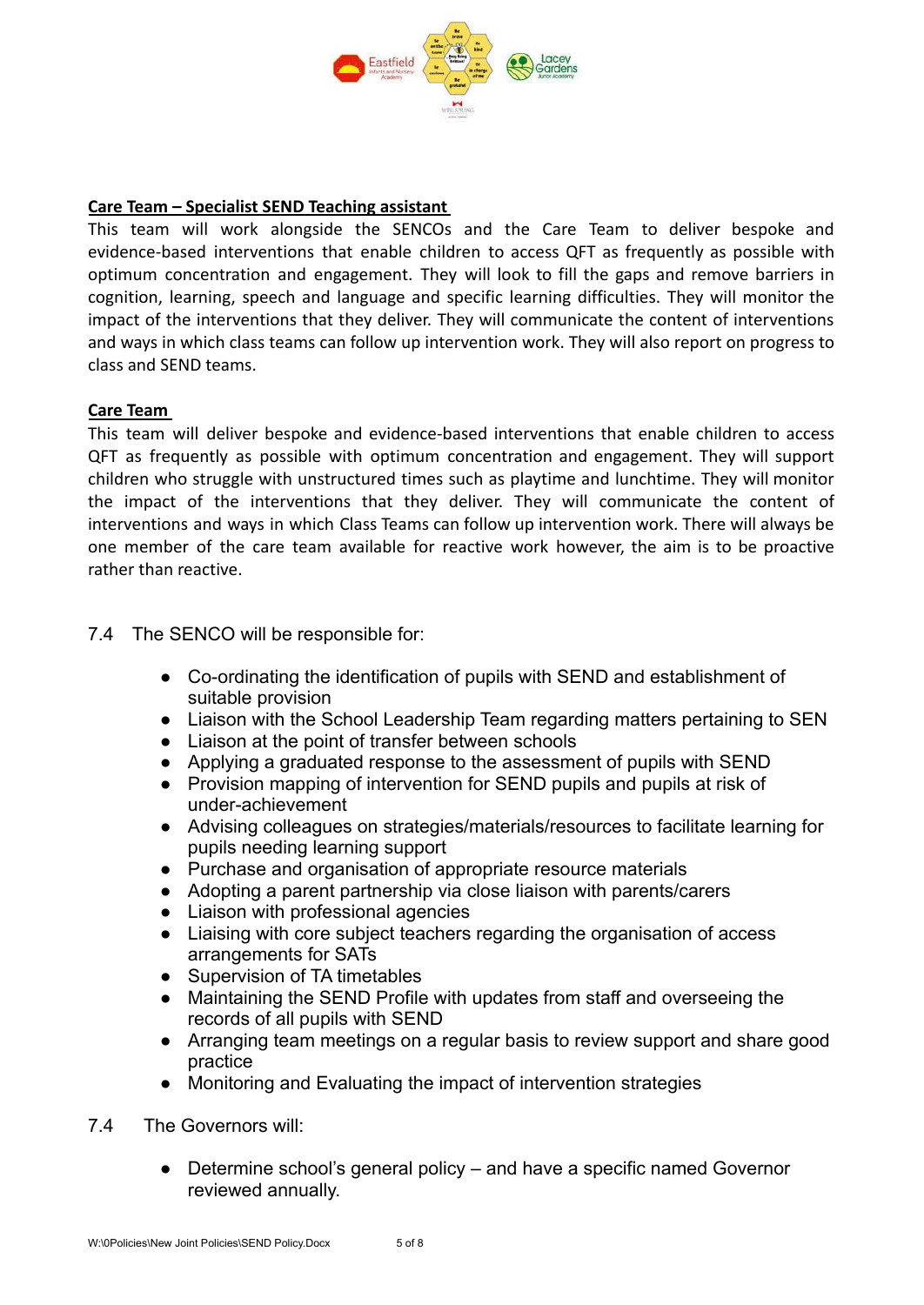

- Appoint the 'person responsible' for Special Needs (SENCO)
- Have regard to the Code of Practice 2014 in all decisions
- Establish the appropriate staffing and funding arrangements and maintain an overview of the school's work
- Ensure that teachers in the school are aware of the importance of identifying, and providing for, those pupils with special educational needs
- Work with the governing bodies of other schools in the area where necessary to co-ordinate special educational provision
- Ensure that necessary provision is made for any pupil who has special educational needs and that all pupils are fully included

## **8. TRANSITION**

8.1 Both academies will endeavour to ensure smooth transition at all transfer points to make sure that there is clear communication about SEND.

## **9. ORGANISATION AND DELIVERY OF RESOURCES**

- 9.1 Resources are allocated to, and amongst, SEND pupils by:
	- EHC top up funding
	- Year group staffing / teaching assistants
	- Pupil Premium
	- Subject / curriculum funding as appropriate
- 9.2 Our academies use specific resources to facilitate the learning for pupils with SEND, including; phonic resources, social and emotional programmes, speech and language resources, a selection of games and puzzles to develop literacy skills and fine motor skills, curriculum-linked resources etc.

#### **10. NATIONAL CURRICULUM**

- 10.1 All SEND pupils access the National Curriculum and for early years the Foundation Stage Curriculum
- 10.2 Class, SEND and Care Teams in consultation with the SENCO will ensure a SEND pupil's access to the National Curriculum by:
	- Differentiated materials and approaches
	- Appropriate teaching and learning styles
	- Appropriate use of adult support
	- Individual classroom organisation
	- Focused intervention

#### **11. COMPLAINTS**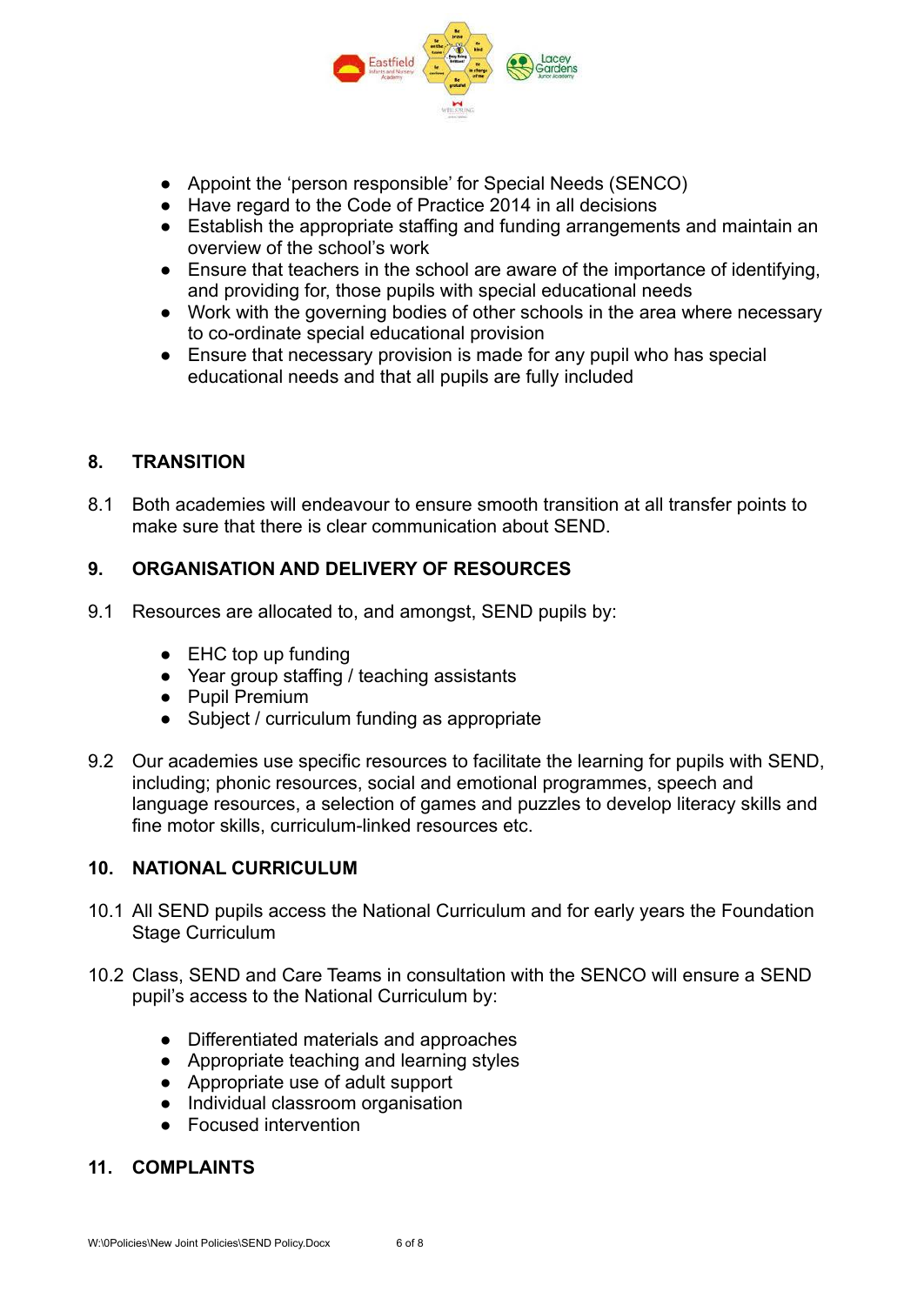

- 11.1 Depending on their nature, these will be dealt with in the first instance by the Class Teacher /SENCO.
- 11.2 If the matter is not resolved then it will be referred to the Executive Vice Principal / Executive Principal if necessary, the Governing Body.
- 11.3 Parents are encouraged to contact Liaise for support and advice.

# **12. INSET/TRAINING**

- 12.1 The SENCO will update teaching staff and TAs via regular professional development and INSET.
- 12.2 Individual TA needs are identified through the annual Professional Development **Reviews**
- 12.3 Courses will be identified to address specific needs and staff will be kept up to date on current legislation.
- 12.4 The SENCO is part of the Senior Leadership Team, meetings are an opportunity to discuss SEND provision within the academies.
- 12.5 SEND Toolkit available to all staff via Google Drive or in Tangerine File

#### **13. LINK WITH EXTERNAL AGENCIES**

- 13.1 Teachers and the SENCO are able to seek advice from the following outside agencies when appropriate:
	- Psychology Team
	- Specialist Teaching Team
	- Occupational Therapy
	- Behaviour Outreach Support Service
	- Sensory Education Support Service
	- Pupil Reintegration Team
	- Physiotherapy
	- Speech and Language Therapy
	- Portage
	- Working Together Team
	- Healthy Minds

# **14. CRITERIA FOR SUCCESS**

- 14.1 The effective implementation of the policy will be demonstrated by:
	- Appropriate movement through SEND Support
	- Positive parental involvement